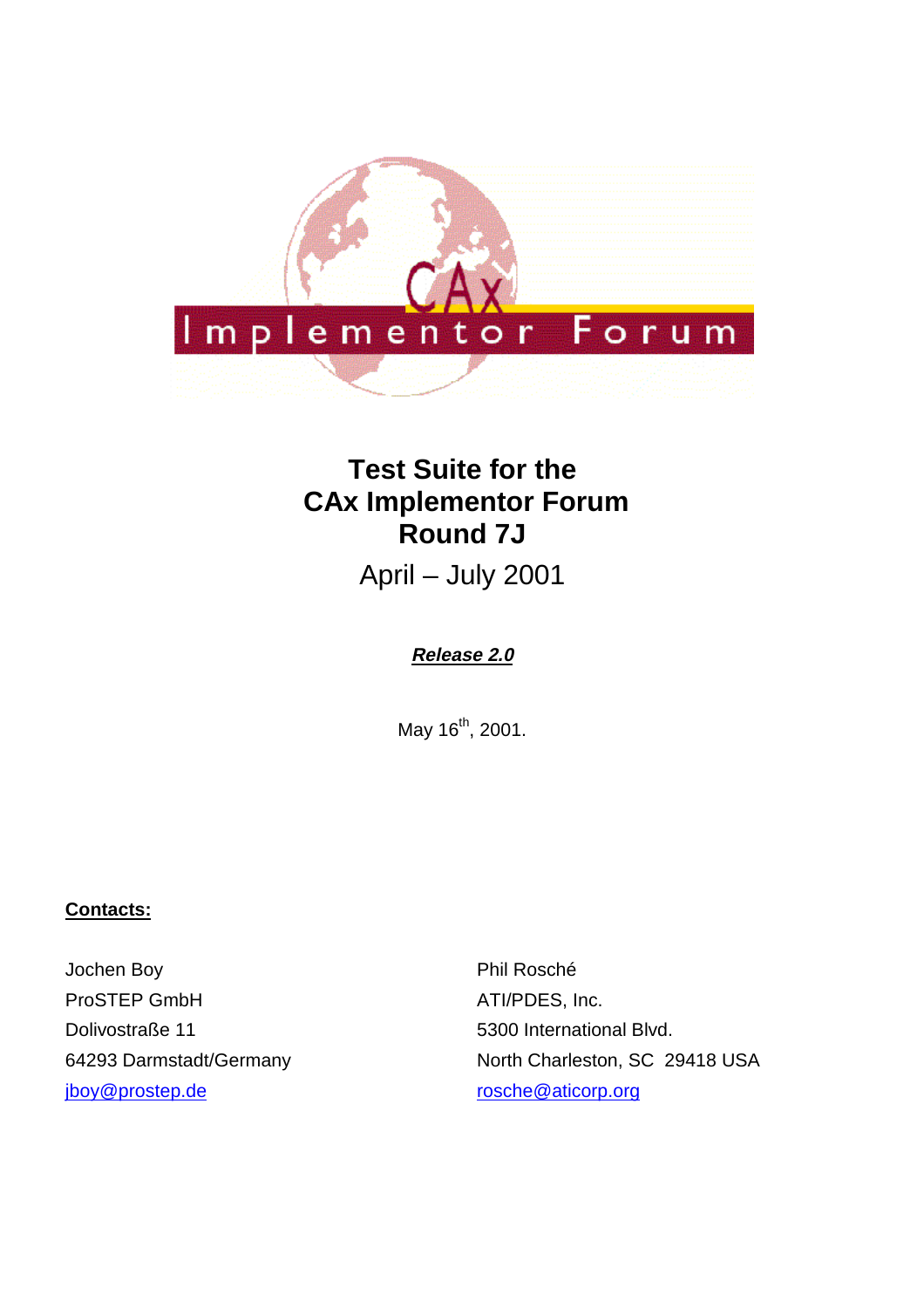# **Contents:**

| 1.0           |                                                            |
|---------------|------------------------------------------------------------|
| 1.1           |                                                            |
| 1.2           |                                                            |
| 1.3           |                                                            |
| 1.4           |                                                            |
| 2.0           |                                                            |
| 2.1           | Model D3 : Draughting of block with (angular) Dimensions 6 |
| 2.1.1         |                                                            |
| $2.2^{\circ}$ |                                                            |
| 2.2.1         |                                                            |
| 2.3           |                                                            |
| 2.3.1         |                                                            |
| 2.3.2         |                                                            |
| 2.3.3         |                                                            |
|               |                                                            |
|               |                                                            |
|               |                                                            |
| 2.4.1         |                                                            |
| 2.4.2         |                                                            |
|               |                                                            |
|               |                                                            |
|               |                                                            |
|               |                                                            |
|               |                                                            |
| 2.5           |                                                            |
| 2.5.1         |                                                            |
| 2.5.2         |                                                            |
| 2.5.3         |                                                            |
|               |                                                            |
|               |                                                            |
| 2.6           |                                                            |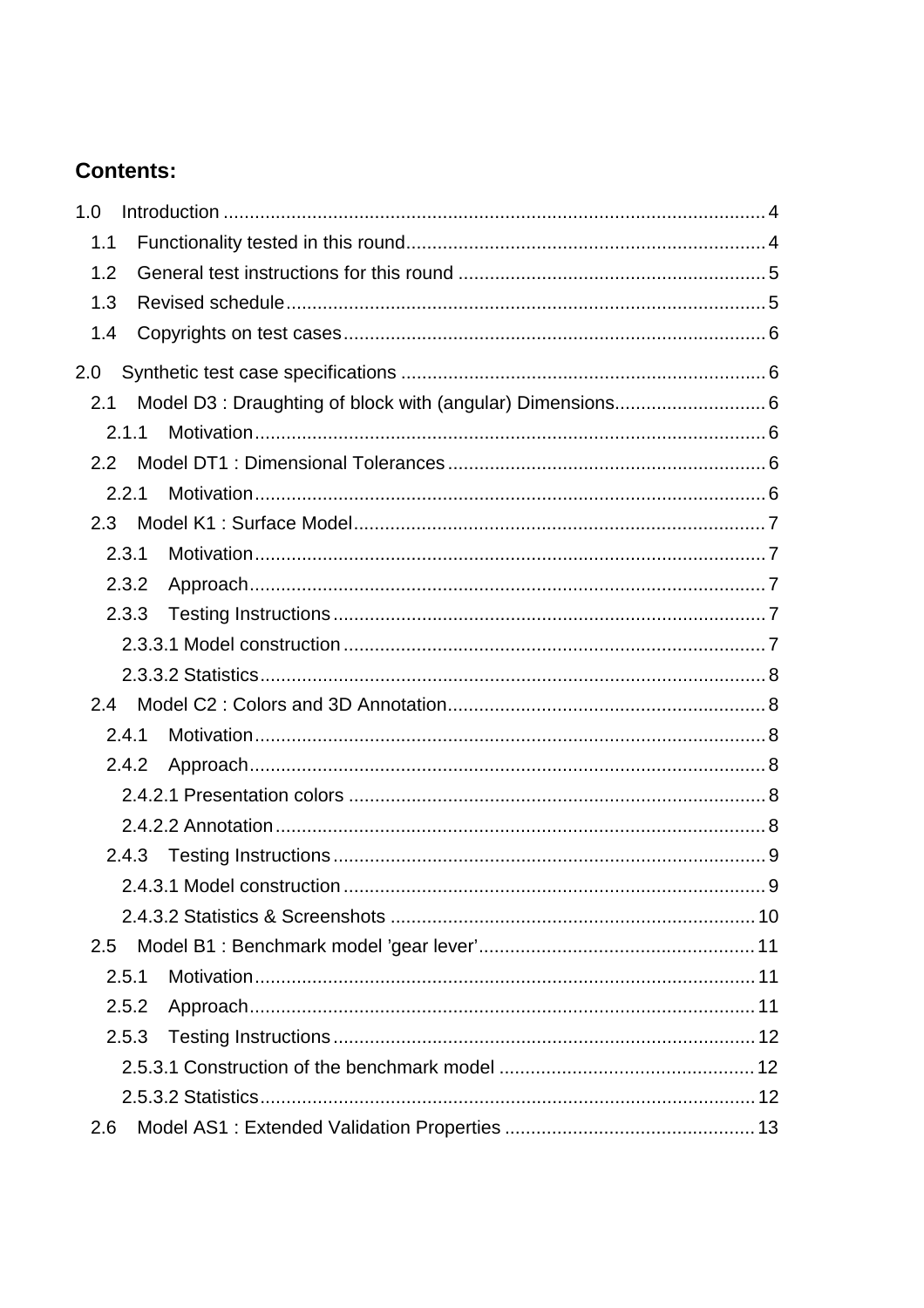| <b>CAx Implementor Forum</b> | April – July 2001 |  |
|------------------------------|-------------------|--|
| 2.6.1                        |                   |  |
| 2.6.2                        |                   |  |
| 2.6.3                        |                   |  |
|                              |                   |  |
|                              |                   |  |
| 2.7                          |                   |  |
| 2.7.1                        |                   |  |
| 2.7.2                        |                   |  |
| 2.7.3                        |                   |  |
|                              |                   |  |
|                              |                   |  |
|                              |                   |  |
| 2.8.1                        |                   |  |
| 2.8.2                        |                   |  |
| 2.8.3                        |                   |  |
| 3.0                          |                   |  |
| 3.1                          |                   |  |
| 3.2                          |                   |  |
| 3.3                          |                   |  |
| 3.3.1                        |                   |  |
| 3.3.2                        |                   |  |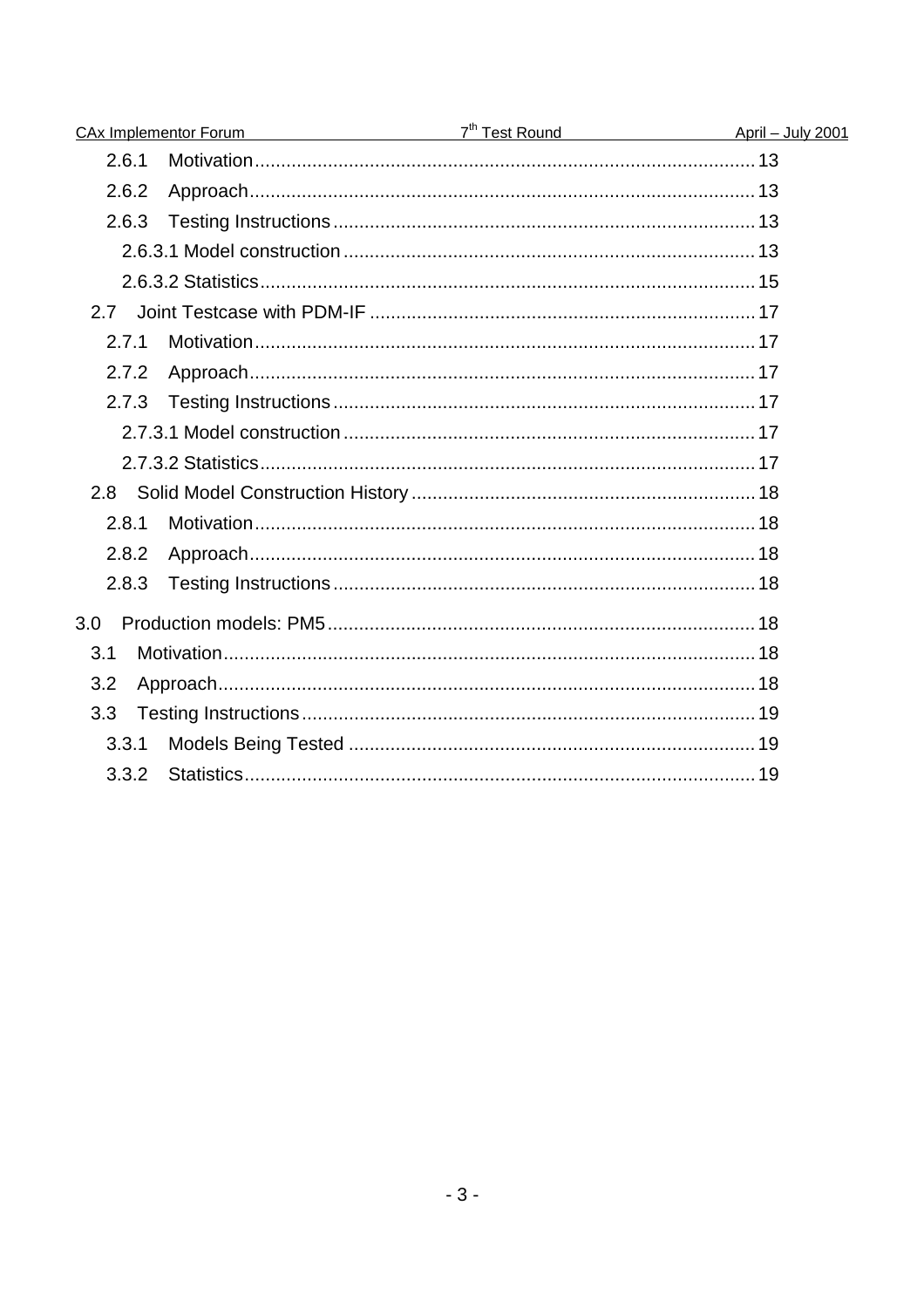# **1.0 Introduction**

This document describes the suite of test cases to be used for the seventh round of testing of the CAx Implementor Forum (CAx-IF). The CAx-IF is a joint group of the organizations and vendors previously engaged in the ProSTEP CAD Round Table and the PDES, Inc. STEPnet.

The test rounds of the CAx Implementor Forum continue the tradition of the Test Rallies and STEPnet activities in testing the interoperability and conformance of STEP processors.

The test rounds in general combine testing of synthetic and production models. Production models will in most cases be provided by the member companies of the organizations PDES, Inc. and ProSTEP.

This test suite includes synthetic models for testing the following capabilities: surface geometry, model viewing, drawing organization, dimensional tolerances, surface and curve colors, 3D Text annotation, extended validation properties, and PDM-TDM/CAD integration.

Production models are provided for assemblies and piece parts. The basis for the production test cases is native CAD models. Each test case therefore originated from a single CAD system, and the set of test cases to be pre-processed (converted to STEP files) is unique for each CAD system. After pre-processing, the resulting STEP files are then to be imported/post-processed/read in by the participants

# **1.1 Functionality tested in this round**

Functionality tested in this round relates to surface geometry, colors, 3D text annotation/associative text, extended validation properties, model viewing, dimensional tolerances, and PDM-TDM/CAD integration.

Surface models are again tested because of previous findings that indicate that this exchange capability might still need some enhancement, and to give new participants in this forum a chance to measure their improvements. It has been agreed that ONLY topologically bounded models will be exchanged.

A simple model will be used to test the exchange of surface and curve colors.

Associative text is the capability to associate text notes in 3D model space with portions of the model.

Validation properties (in AP214 named shape dependent properties) is a mechanism to allow the exchange of geometric properties and their assignment to geometric representations for the purposes of data exchange validation. Considered properties are volume, surface area and centroid.

The extended functionality ('Val.Props.2') tested in this round includes instance information, i.e. the centroid of each part is stored in the context of the parent assembly, giving information on the placement of every item, including multiple instances of a single part.

The model viewing and drawing organization capability including the presentation of dimensions has already been tested in Rounds 2J and 4J through 6J. In Round7J, the model will be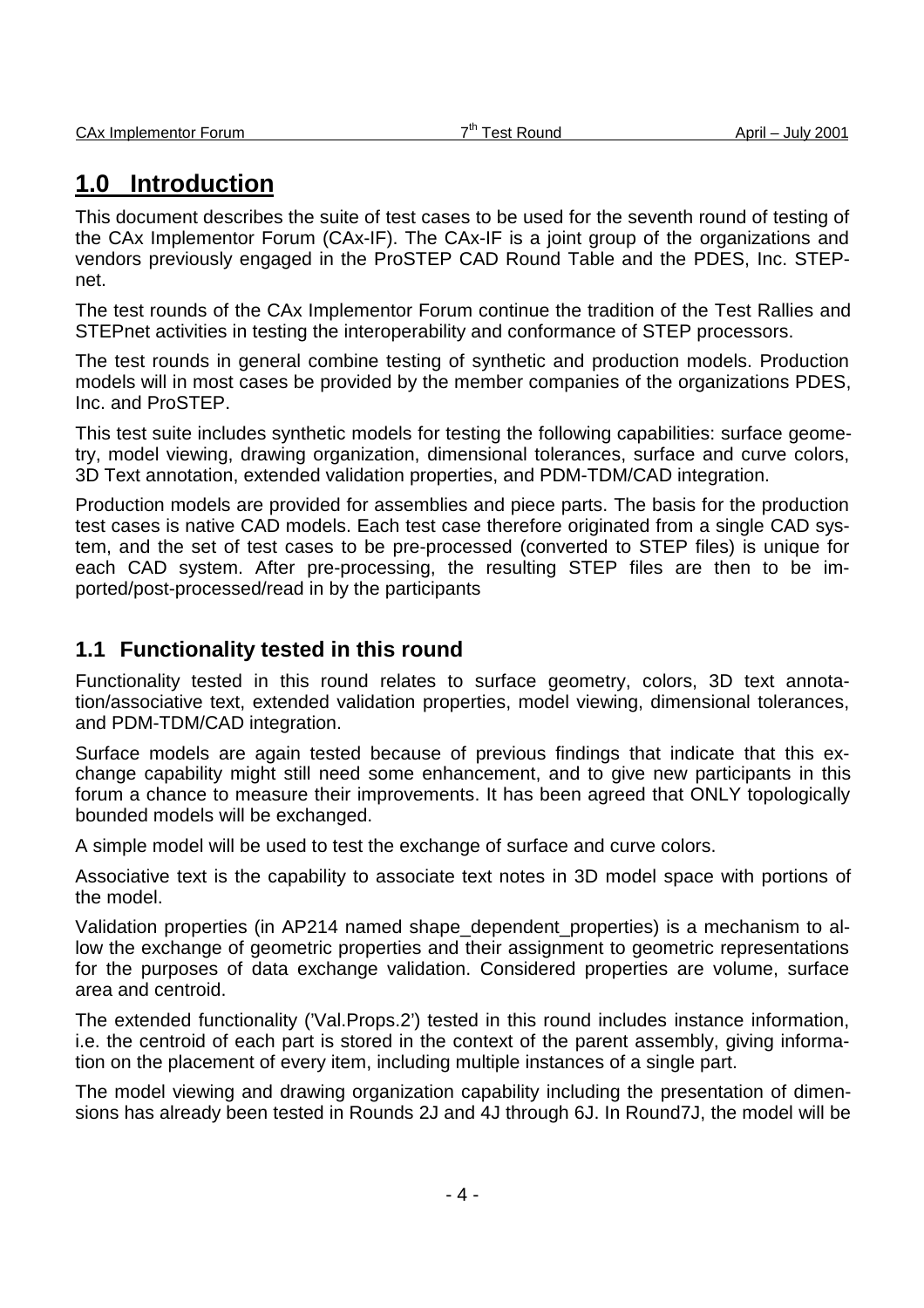|  | <b>CAx Implementor Forum</b> |  |
|--|------------------------------|--|
|  |                              |  |

re-used to test the common approach which has been agreed to during the Round5J review meeting.

The scope of Round 7J also includes testing of dimensional tolerances.

PDM-TDM/CAD integration uses external references, which are a mechanism for specifying external documents that are associated with objects defined within a STEP file. The external documents may be digital documents such as CAD native models, STEP files, WORD documents, or NC programs, OR non-digital documents such as technical drawings on paper, or hand-written documents. With respect to the CAx-IF, external references will be used to split a single STEP file into one file containing the part identification and assembly structure and several STEP files containing the component geometry. In Round 7J of testing, CAx vendors will be processing files from the PDM Implementor Forum (PDM-IF), for a joint CAx/PDM-IF testcase (see Section 2.7) which has been defined in Round5J.

In addition to synthetic models for the above capabilities, production models are included in this round of testing.

### **1.2 General test instructions for this round**

The general procedures for communication of models and statistics are outlined in a separate document 'General Testing Instructions'. The general instructions can be retrieved from CAx Implementor Forum web sites.

| <b>Date</b>                                      | <b>Action</b>                                 |
|--------------------------------------------------|-----------------------------------------------|
| April 27 <sup>th</sup> , 2001                    | 1 <sup>st</sup> CAx-IF Conference Call        |
| May $3^{\text{rd}}$ , 2001                       | Sample PDM file and documentation available   |
| May 10 <sup>th</sup> , 2001                      | <b>Production Models released</b>             |
| May 15 <sup>th</sup> , 2001                      | Initial STEP files and native stats due,      |
|                                                  | 2 <sup>nd</sup> CAx-IF Conference Call        |
| May 29 <sup>th</sup> , 2001                      | STEP files and native stats frozen            |
| June 12 <sup>th</sup> , 2001                     | Target stats due,                             |
|                                                  | 3rd CAx-IF Conference Call                    |
| June 25 <sup>th</sup> , 2001                     | Target stats frozen                           |
| July 2 <sup>nd</sup> , 2001                      | Pre-release of final stats                    |
| July 23 <sup>th</sup> , 2001                     | Review meeting for test round in Ulm, Germany |
| July 24 <sup>th</sup> to 26 <sup>th</sup> , 2001 | CAx Implementor Forum meeting in Ulm, Germany |

### **1.3 Revised schedule**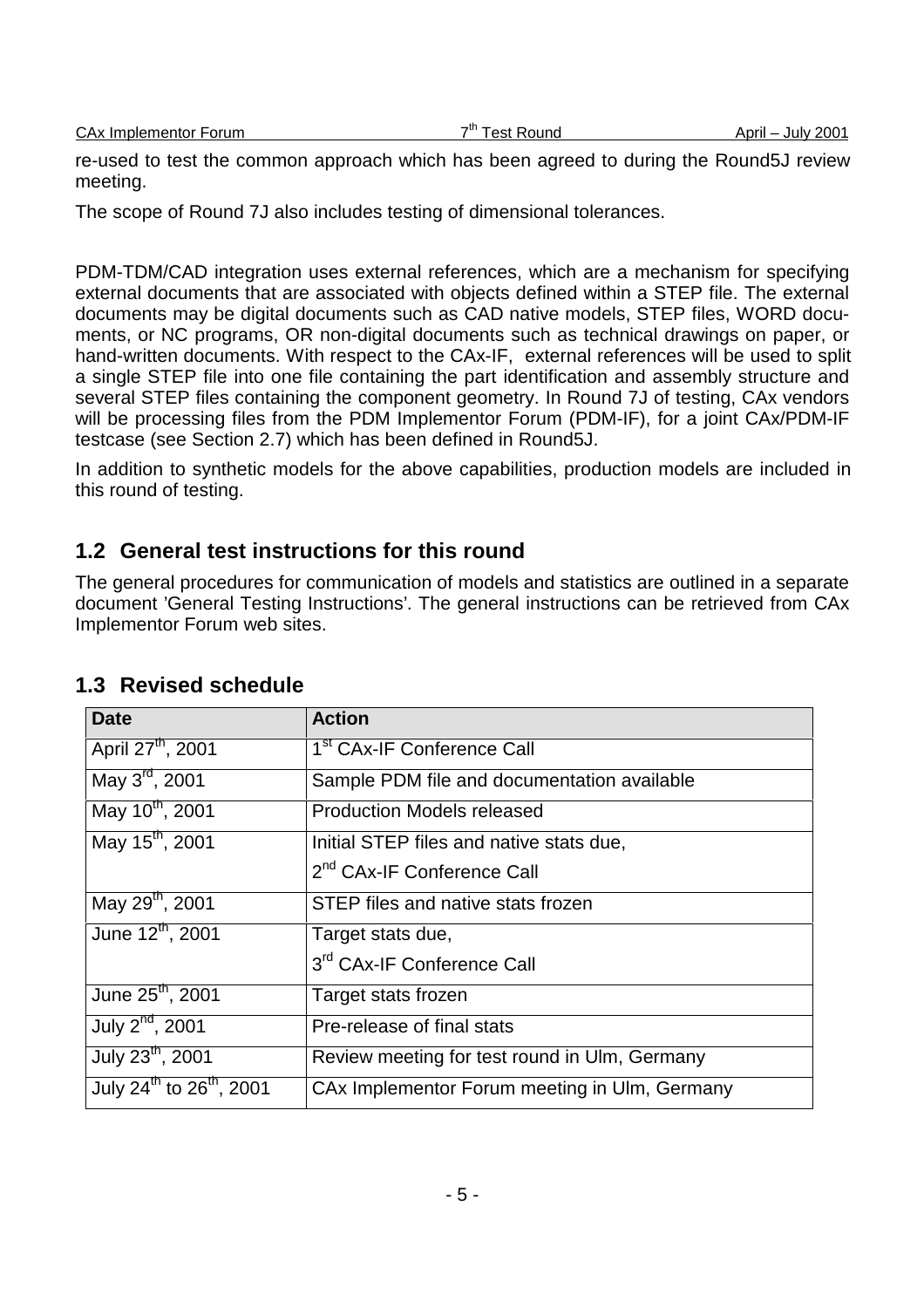### **1.4 Copyrights on test cases**

Not all of the production test cases which were provided by the PDES, Inc. and ProSTEP member companies are fully released for any purpose. The least common denominator is that the test cases can be freely distributed among the ProSTEP/PDES, Inc. Round Table participants and can be used for any purposes that are related to CAx Implementor Forum testing (i.e. testing, documentation of testing efforts), as long as a reference to the originating company is made.

The test cases must not be used for any purposes other than the CAx Implementor Forum testing or outside of PDES, Inc. and ProSTEP.

# **2.0 Synthetic test case specifications**

### **2.1 Model D3 : Draughting of block with (angular) Dimensions**

#### **2.1.1 Motivation**

This synthetic model represents basic draughting capability. It involves the projection of a simple 3D solid onto a view which is then placed on a sheet. The sheet is organized in a drawing. In the test of this model the test case is extended by adding linear and angular dimension information to the views.

**Note:** Due to other priorities, it has been agreed that this testcase will not be formally tested in Round7J. Any vendor willing to send in files including this functionality, is welcome to submit the data to CAX-TEST-ADMIN-L@caf-if.org.

### **2.2 Model DT1 : Dimensional Tolerances**

#### **2.2.1 Motivation**

This synthetic model represents the capability for the exchange of dimensional tolerance data. Its geometry is based on the D3 model described above. In this round of testing, 'Linear Distance Dimension expressed as a Nominal Value with a Plus Minus Bound' will be tested. More specifically, in this test case upper and lower bounds of the tolerance will be the same.

**Note:** Due to other priorities, it has been agreed that this testcase will not be formally tested in Round7J. Any vendor willing to send in files including this functionality, is welcome to submit the data to CAX-TEST-ADMIN-L@caf-if.org.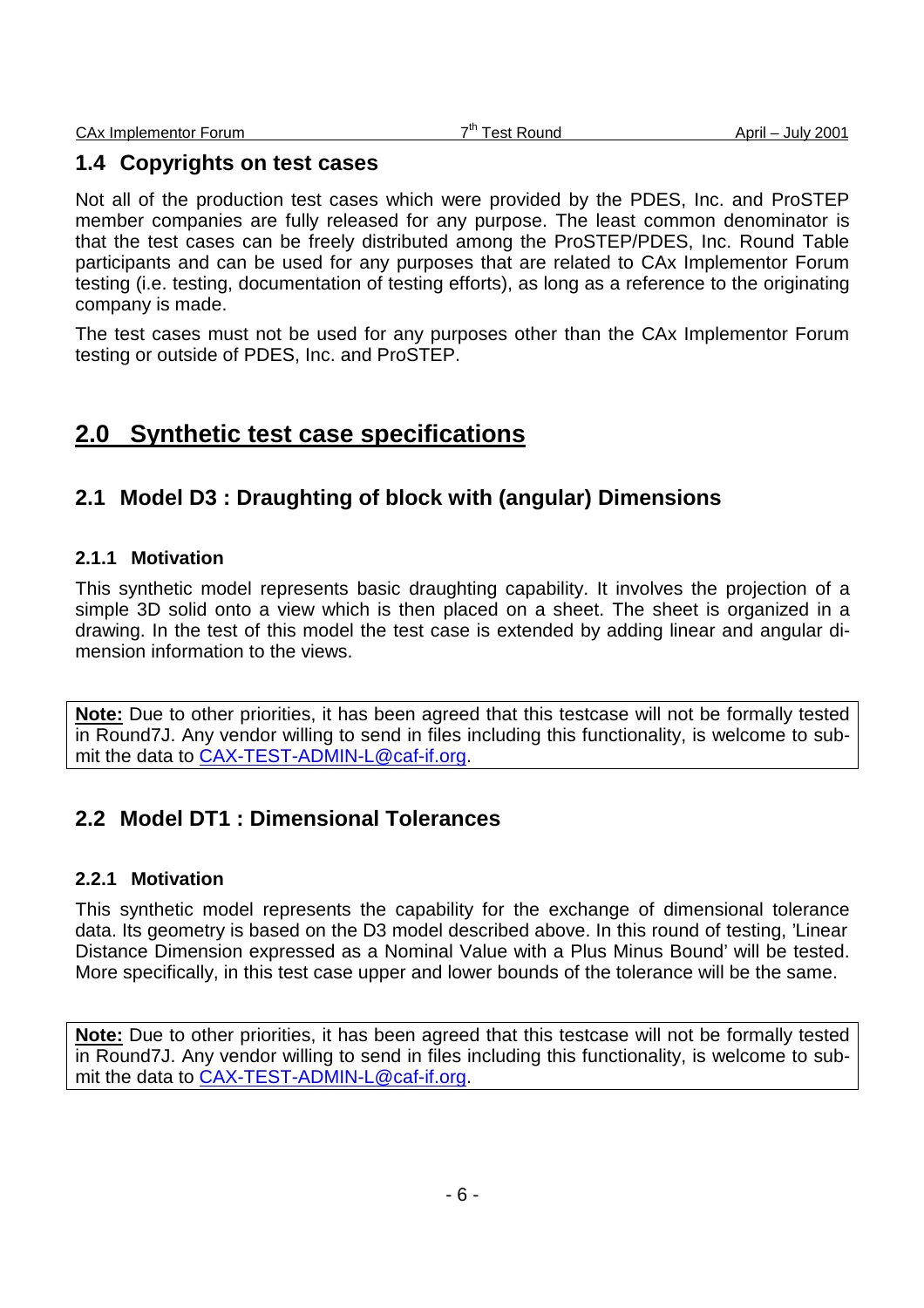### **2.3 Model K1 : Surface Model**

#### **2.3.1 Motivation**

Previous findings indicated that the exchange of surface models may need some enhancement. To take into account the latest issue resolution processes in the CAx-IF, and to give new participants a chance to measure their improvements, this model is tested again.

### **2.3.2 Approach**

No new capability involved.

#### **2.3.3 Testing Instructions**

#### **2.3.3.1 Model construction**



Figure 4 : Annotated shape of the k1 model.

The detailed modeling instructions are available as PDF document from the member areas of the CAx-IF web sites, http://www.cax.if.de/secure/ and http://www.cax-if.org/secure/ , under 'Information on Round4J of Testing'.

There are several degrees of freedom when implementing this test case:

- The first point is how two construct the model according to Theorem's test suite. There are two approaches (sweeping/revolving vs. union/intersection). Vendors may choose the approach which fits best with their system capabilities, the model should be constructed only once.
- The next point is how to downgrade the model. It has been agreed that any number of shells is allowed. The information how many shells are used will be collected with the native stats, but will not be an exchange success criteria.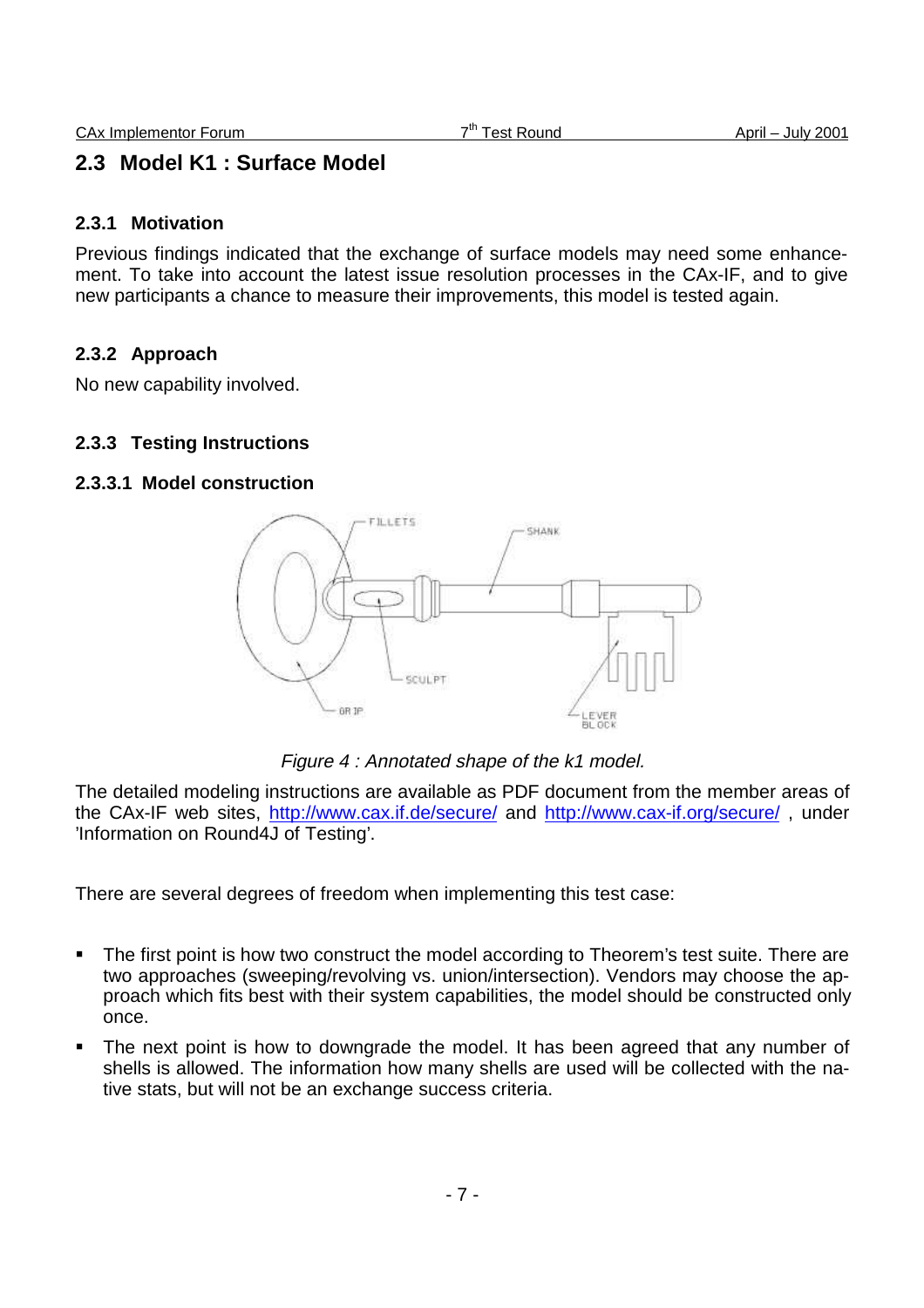CAx Implementor Forum  $7<sup>th</sup>$  Test Round April – July 2001

#### **2.3.3.2 Statistics**

It has been agreed, that for Round6J and future testing, only topologically bounded surface models shall be exchanged. Thus the model name is simply 'k1'.

With each STEP file submitted for k1, vendors must include a text file with the stats in comma-delimited form (.csv):

| model    | k1                                                           |
|----------|--------------------------------------------------------------|
| system_n | Native system code                                           |
| system_t | Target system code (for native stats use 'stp' for system_t) |
| unit     | Units                                                        |
| shells   | Number of shells in the model (not a success criteria).      |
| area     | Total surface area                                           |
| date     | lDate submitted                                              |
| issues   | <b>Short description of issues</b>                           |

# **2.4 Model C2 : Colors and 3D Annotation**

### **2.4.1 Motivation**

The objective of this test case is to formally test the exchange of surface and curve color as done in Round6J, plus 3D annotation.

In order to eliminate any unwanted side-effects, a very simple model is used. It will contain a colored surface and a colored curve. In addition, the model may contain a simple cube with 3D annotations, for systems supporting this functionality. Solid and overriding colors may also be included, but will be tested only informally, i.e. no stats will be collected.

This model – for the systems having implemented the annotation capability – is also used to transfer associative text. The associative text capability is fully harmonized between AP 214 and the corresponding AP 203 application extension and thus should also be interoperable.

### **2.4.2 Approach**

### **2.4.2.1 Presentation colors**

As defined in AP214 and the Colors and Layers extension to AP203.

### **2.4.2.2 Annotation**

The systems' support for associative text is strongly varying. The approach recently studied with the Implementor Forum allows for:

• unstyled text in the model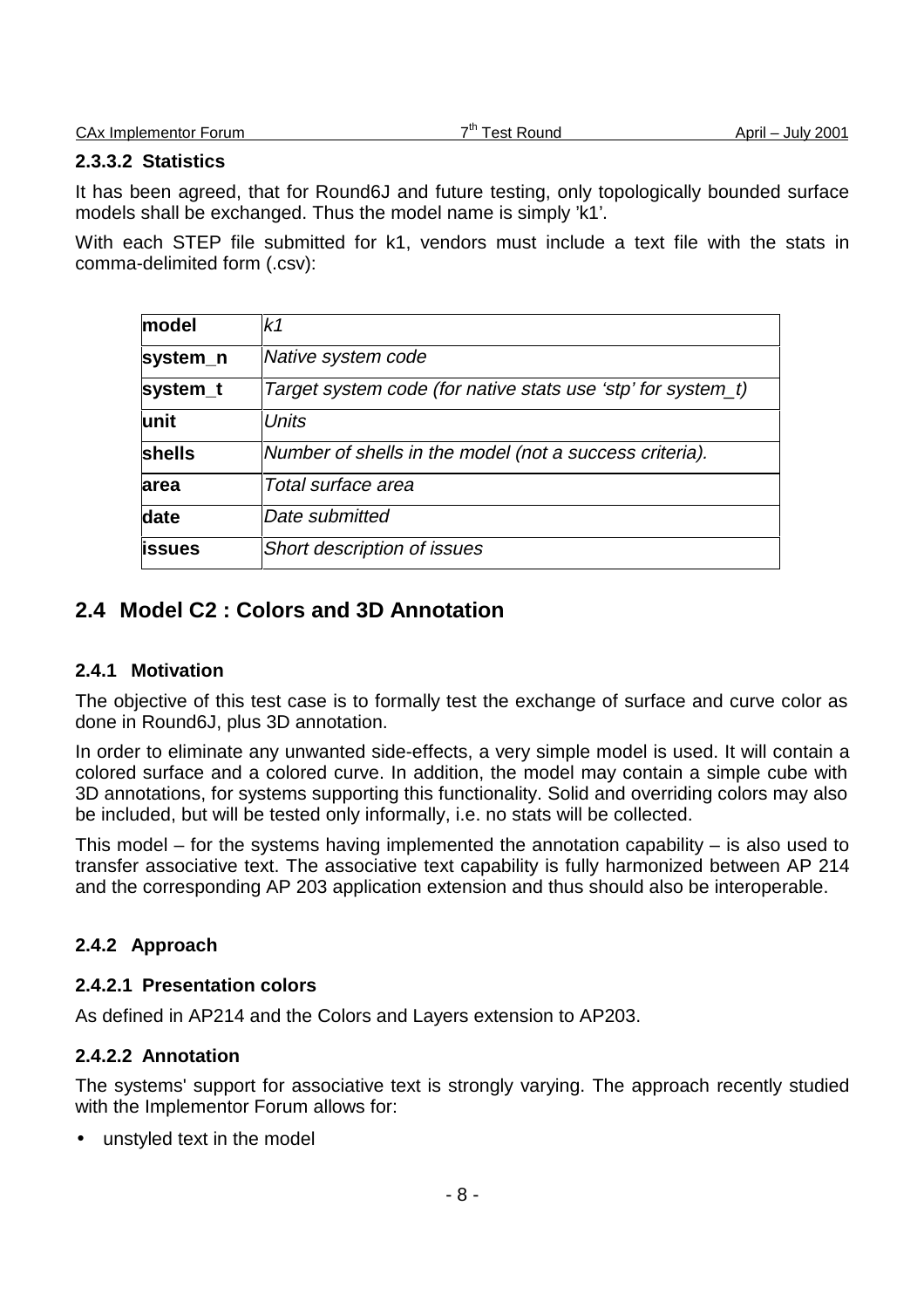CAx Implementor Forum  $7<sup>th</sup>$  Test Round April – July 2001

- styled notes in the model
- associate notes to the model
- associativity of notes visually depicted by leader curves

The support for this functionality inside the systems varies considerably. Further variations are introduced by the target elements to which the notes can be associated in a system.

For the test of 3D annotation, a scenario with a styled text associated to a face and a visual depiction of this associativity by a leader curve will be studied. Since the underlying STEP approach is modular, those systems that cannot exactly represent such a scenario are encouraged to use closest-fits, e.g. neglect the associativity when necessary.

The recommended practices for associative text are available on the CAx-IF web sites, http://www.cax-if.org/ and http://www.cax-if.de/.

### **2.4.3 Testing Instructions**

#### **2.4.3.1 Model construction**

In order to test color and text exchange without any unwanted side-effects, a very simple geometry is used. The model should contain:

- A single surface with surface color.
- A separate curve with curve color.

This model is also used to test the exchange of 3D annotations, for systems supporting this functionality. Recommendations to set up the text in the model:

- Include two annotations in the model, one single-line text and one multi-line text.
- Style the two texts with an arbitrary color.
- The two annotations should be associated to portions of the model, e.g. the surface or an edge.
- Select an arbitrary placement of the text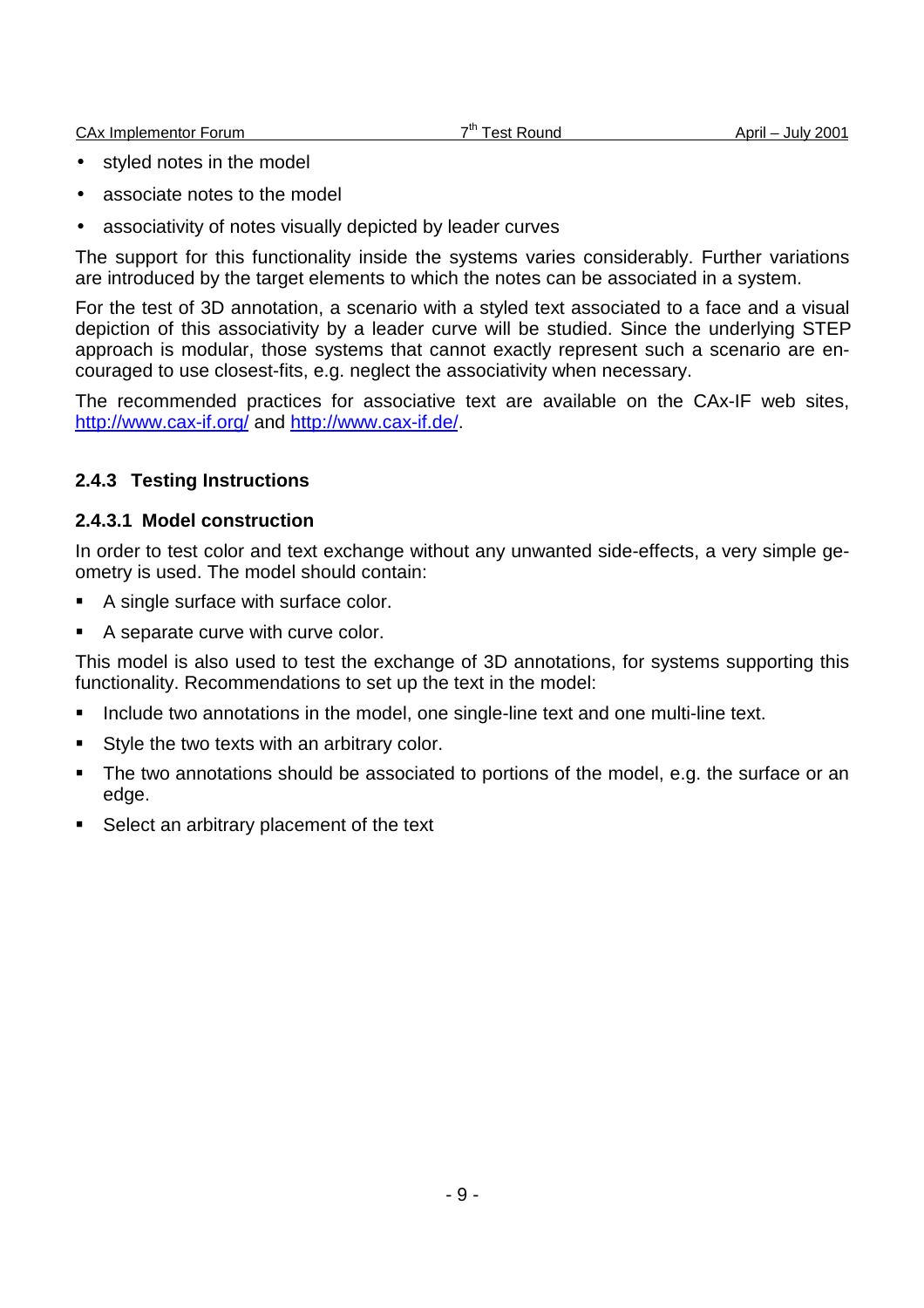

**Note:** The colors don't necessarily need to be as shown on the figures above.

### **2.4.3.2 Statistics & Screenshots**

With each STEP file submitted for c2, vendors must include a text file with the stats in comma-delimited form (.csv):

| model                | c2                                                                                                                                                                                              |
|----------------------|-------------------------------------------------------------------------------------------------------------------------------------------------------------------------------------------------|
| system_n             | Native system code                                                                                                                                                                              |
| system_t             | Target system code (for native stats use 'stp' for system_t)                                                                                                                                    |
| lunit                | Units                                                                                                                                                                                           |
| area                 | Total area of the surface.                                                                                                                                                                      |
| color_surf           | all/partial/none – if the color of the surface in the model is totally<br>correct, partially correct, or lost completely.                                                                       |
| color_curve          | all/partial/none – if the color of the curve in the model is totally<br>correct, partially correct, or lost completely.                                                                         |
| color t1             | Text color used for the single-line text.                                                                                                                                                       |
| color t2             | Text color used for the multi-line text.                                                                                                                                                        |
| valid_txt            | all/partial/none – whether the specified texts appear in the model<br>Note: na indicates vendor is not testing associative text                                                                 |
| valid_txt_-<br>assoc | all/partial/none – whether the association of the text to the ele-<br>ments of the geometric model as described above is correct<br>Note: 'na' indicates vendor is not testing associative text |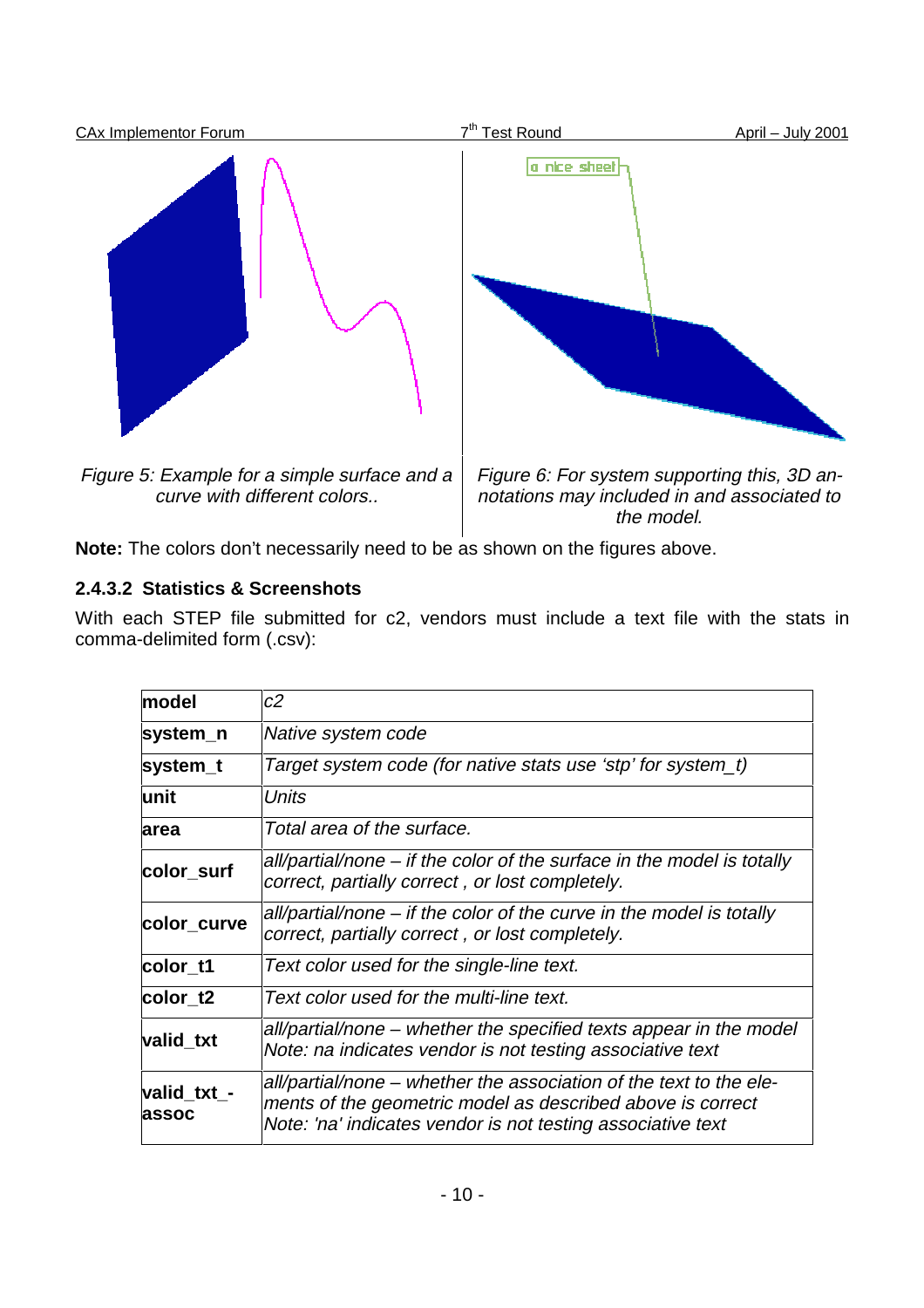| CAx Implementor Forum | 7 <sup>th</sup> Test Round  | April – July 2001 |  |
|-----------------------|-----------------------------|-------------------|--|
| date                  | Date submitted              |                   |  |
| <b>lissues</b>        | Short description of issues |                   |  |

In order to validate the colour exchange on a visual basis, vendors are asked to send in a screenshot for their native model and one for each imported C2 to *jboy@prostep.de*. These pictures will then be published in the secure area of the CAx-IF web sites (http://www.caxif.de/secure/ and http://www.cax-if.org/secure/). The following naming convention is suggested:

### c2-[nat]-[tgt].[type]

where [nat] is the native system code, [tgt] is the target system code (use 'native' for the screenshot of the native model), and [type] is the usual extension based on the file format (.jpg/.gif/.bmp).

# **2.5 Model B1 : Benchmark model 'gear lever'**

### **2.5.1 Motivation**

As a result of the presentation of the short report from the  $6<sup>th</sup>$  ProSTEP Processor Benchmark during the Round5J review meeting, it has been agreed to re-test the model used there in the CAx-IF with the latest processor versions. This model is used again, because the Round6J results showed possible improvements.

**Note:** Those vendors who like to re-test the 'old' validation properties functionality as tested in the previous rounds may do this informally (i.e. no stats reported) with this model.

### **2.5.2 Approach**

No new capability involved.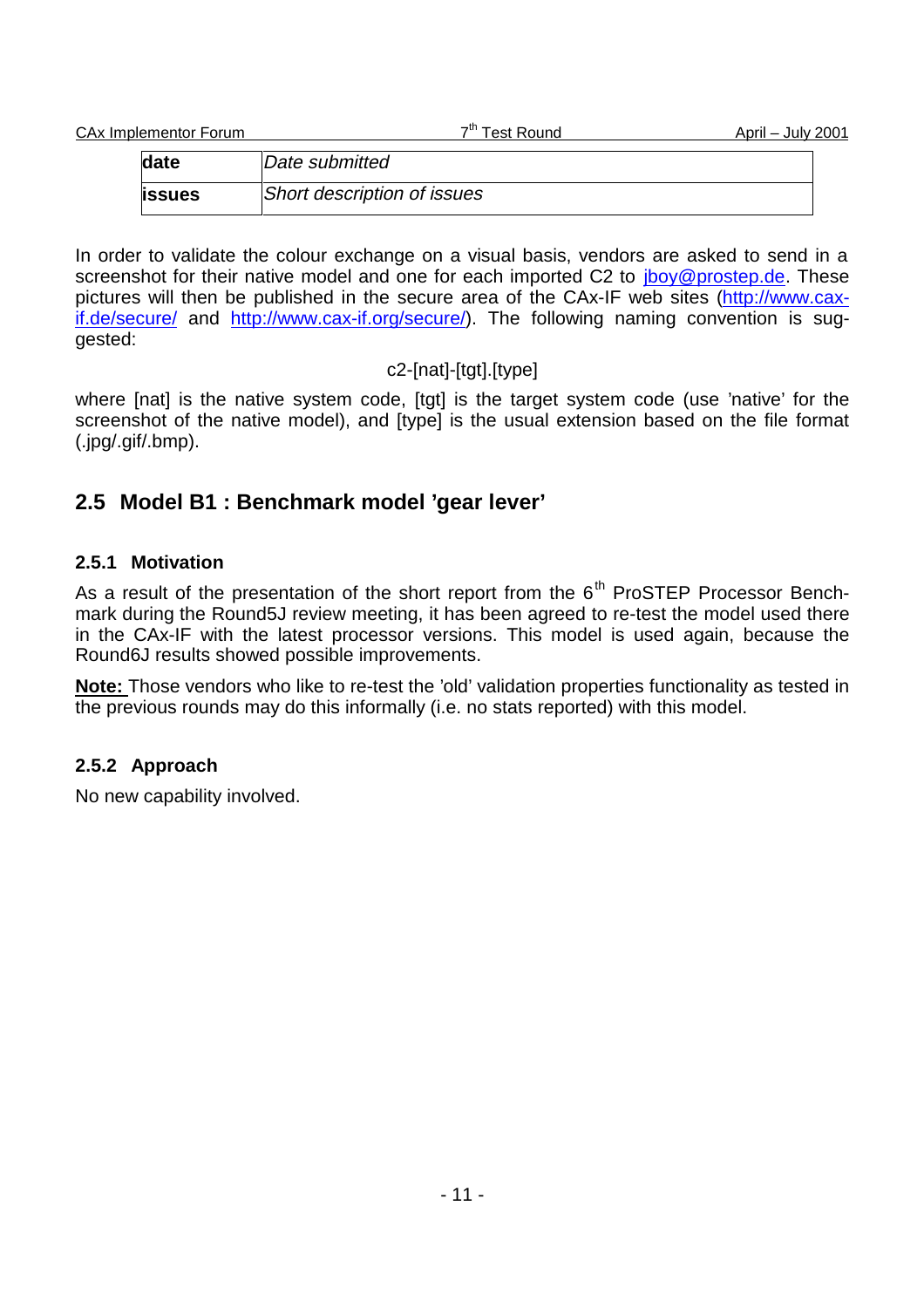#### **2.5.3 Testing Instructions**

#### **2.5.3.1 Construction of the benchmark model**



Figure 7: Shape of the B1 model (gear lever)

Those vendors who participated in the ProSTEP benchmark should re-use the gear lever model which has been constructed for that purpose. The modeling instructions may be found in the secure area of the CAx-IF web sites, http://www.cax-if.org/secure/ and http://www.caxif.de/secure/, under 'Information on Round6J of Testing'.

#### **2.5.3.2 Statistics**

With each STEP file submitted for the b1 model, vendors must include a text file with the stats in comma-delimited form (.CSV):

| model         | b1                                                           |
|---------------|--------------------------------------------------------------|
| system_n      | Native system code                                           |
| system t      | Target system code (for native stats use 'stp' for system_t) |
| lunit         | <b>Units</b>                                                 |
| <b>volume</b> | Total volume of all solids                                   |
| area          | Total surface area                                           |
| cx, cy, cz    | Centroid of all solids                                       |
| date          | Date submitted                                               |
| lissues       | <b>Short description of issues</b>                           |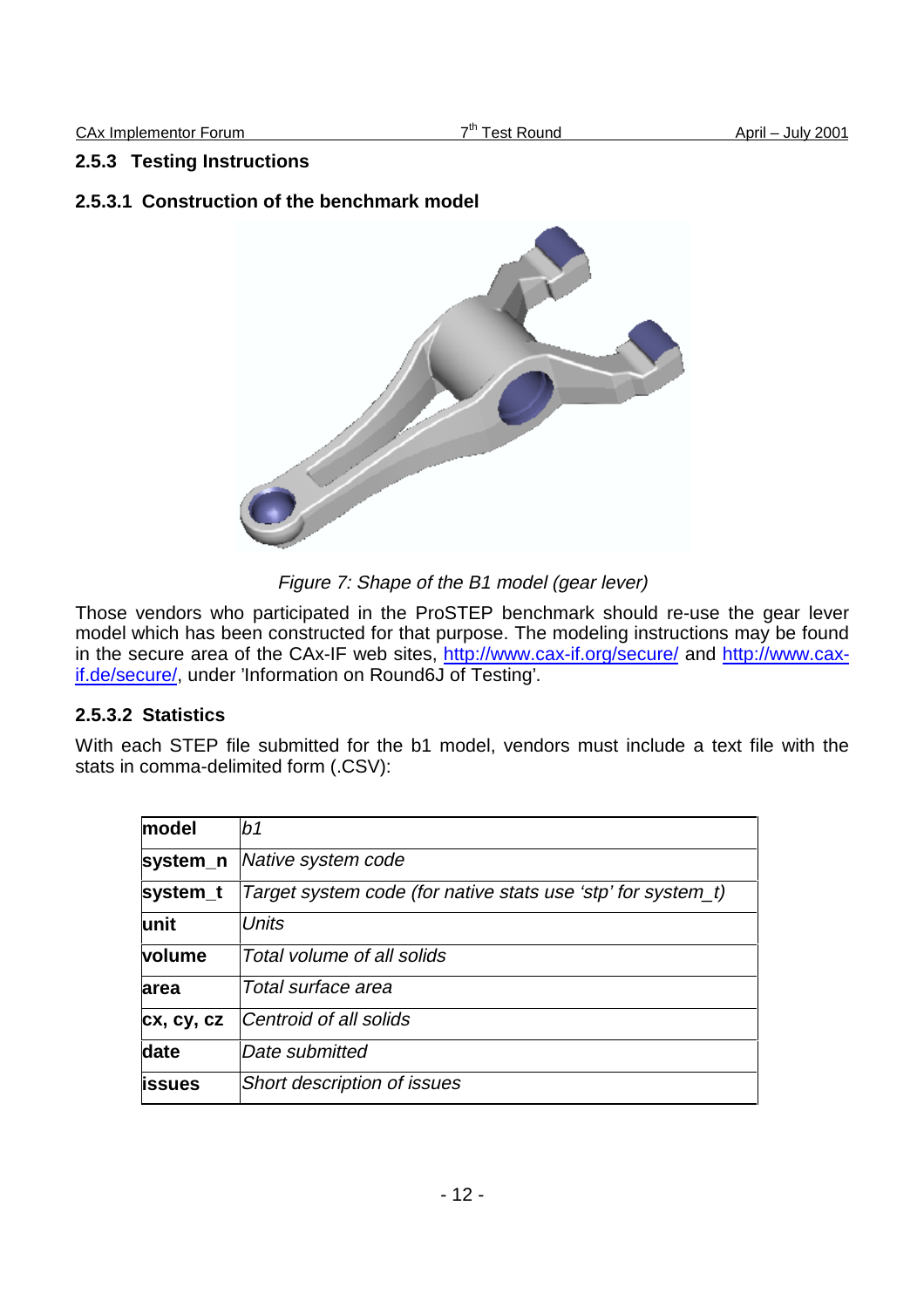### **2.6 Model AS1 : Extended Validation Properties**

#### **2.6.1 Motivation**

AS1 is a model already known from previous testing activities in the CAx-IF. The model is reused to test the extended validation properties ('Val.Props.2') capability.

Therefore, the known VP test will be extended. There are two new fields in the statistics, which reflect if the Shove-IT information is implemented correctly and the value of the centroid of the 'Rod Assembly' in the context of its parent, the AS1 assembly.

For post-processing, a 'cobbled' file we be submitted. Vendors should trace the misplacements in the model via the VP2 information.

#### **2.6.2 Approach**

See the approach described in the CAx Implementor Forum Recommended Practices for Geometric Validation Properties (see http://www.cax-if.org/joint\_testing\_info.html or http://www.cax-if.de/joint\_testing\_info.html).

This approach is extended by the **Extended Validation Properties** approach, which is currently described in the presentation available from the secure areas of the CAx-IF web sites, http://www.cax-if.de/secure/ and http://www.cax-if.org/secure/, under 'Information on Round6J of Testing'.

#### **2.6.3 Testing Instructions**

Please note that system vendors that do not support the extended validation properties capability may also submit test files for this model. They are required to enter 'na' as the value for all VP2-related stats.

#### **2.6.3.1 Model construction**

Below a plot of the assembly as well as of the components is given. Note: this model may have been constructed with slightly differing dimensions in the past by some vendors. These models can also be re-used.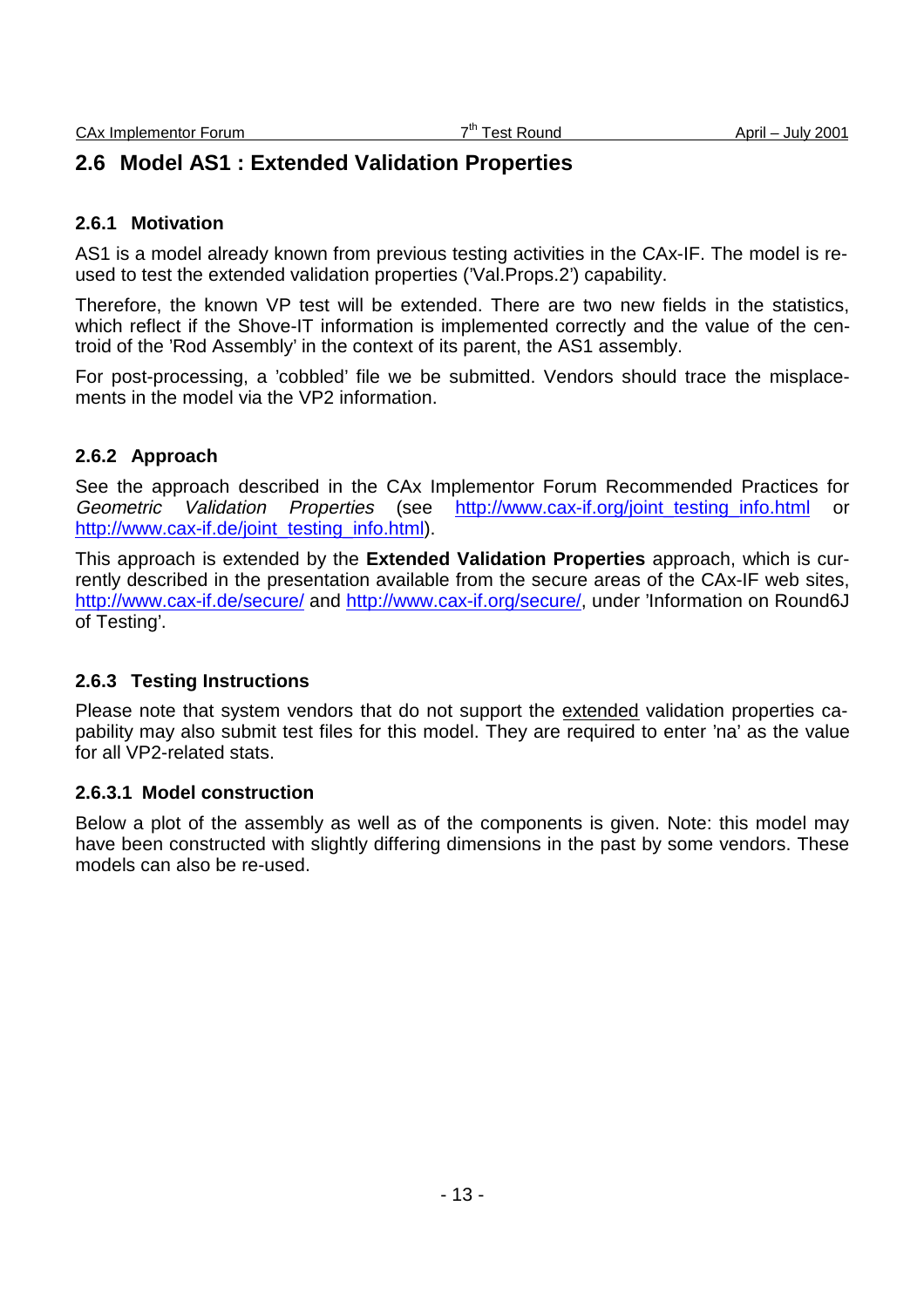

Figure 8: as1 shape



Figure 9: dimensions as1 (dimensions in mm)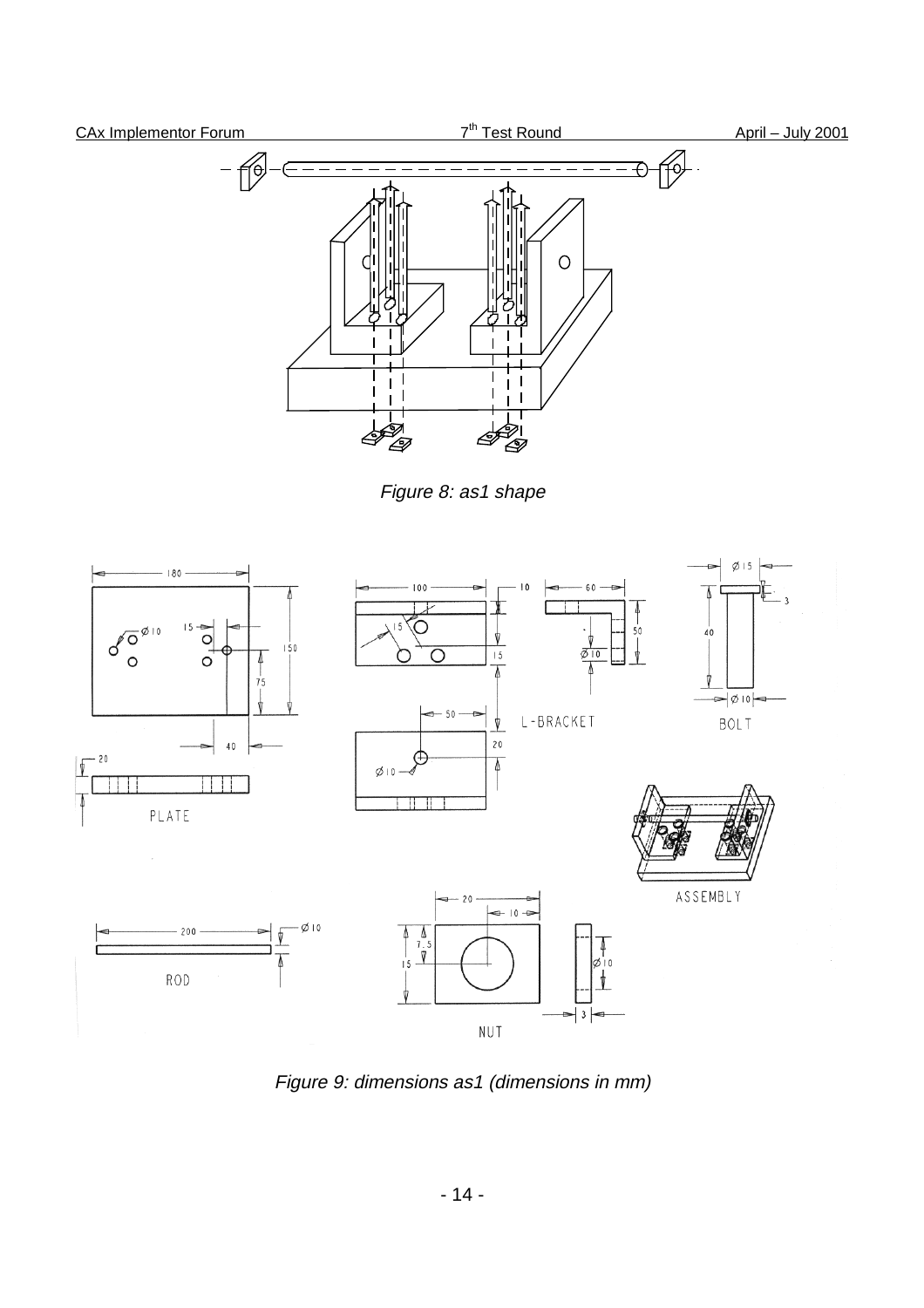| <b>CAx Implementor Forum</b>                                                                                   | <b>Test Round</b>                                                       | April - July 2001 |
|----------------------------------------------------------------------------------------------------------------|-------------------------------------------------------------------------|-------------------|
| <b>Part names:</b>                                                                                             |                                                                         |                   |
| • Assembly:<br>$-$ as1<br>• Sub-Assemblies:<br>- I-bracket assembly,<br>- nut-bolt assembly,<br>- rod assembly | • Components:<br>- plate,<br>- I-bracket,<br>- bolt,<br>- nut,<br>- rod |                   |

### **Extended validation properties**

The values for the overall volume of the assembly and its the total surface shall be computed and transferred via the STEP file.

In addition to this, the centroid data and Shove-IT information for the subassemblies and parts shall be transferred.

**Suggestion**: The VP2 data should define the placements of the two L-Bracket Assemblies in the context of the overall AS1 assembly. In order to distinguish the two instances more easily, the two l-brackets should have different colors. Since the exchange of solid colors proved to be reliable and is supported by most vendors, this has been determined to be easiest way to transfer this information. The colors of the two l-brackets will be collected with the statistics, but will not be a measure for success.

**Note:** Since coloring instances has not been tested before, this will be an item for discussion during the Round7J review meeting and then be tested next Round.

### **2.6.3.2 Statistics**

With each STEP file submitted for model as1, vendors must include a text file with the stats in comma-delimited form (.csv):

| model                | as1                                                                                                                                                      |
|----------------------|----------------------------------------------------------------------------------------------------------------------------------------------------------|
| system_n             | Native system code                                                                                                                                       |
| system_t             | Target system code (for native stats use 'stp' for system_t)                                                                                             |
| lunit                | Units                                                                                                                                                    |
| solids               | Number of solid instances (as opposed to components)                                                                                                     |
| volume               | Total volume of all solids                                                                                                                               |
| validation<br>volume | Total volume of all solids as received via the validation prop-<br>erty capability.                                                                      |
| valid vol            | pass/fail, is the instantiation of the validation property 'volume'<br>in the STEP file as per the recommended practices for valida-<br>tion properties? |
| area                 | Total surface area of all solids                                                                                                                         |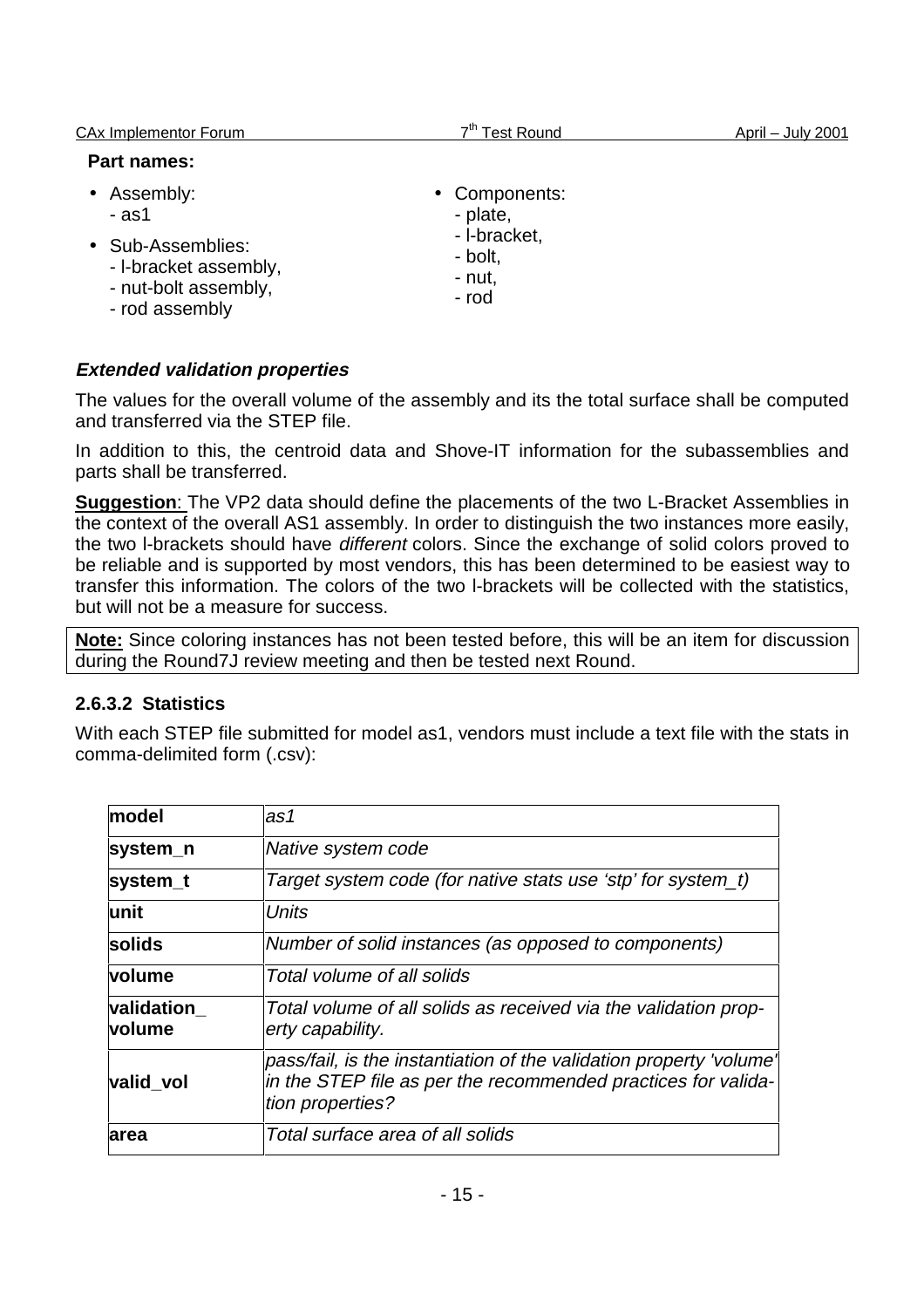CAx Implementor Forum  $7<sup>th</sup>$  Test Round April – July 2001 **validation** area Total surface area of all solids (entire assembly) as received via the validation property capability. **valid\_area** pass/fail, is the instantiation of the validation property 'area' in the STEP file as per the recommended practices for validation properties? **cx cy cz** Centroid of all solids **validation\_cx validation\_cy validation\_cz** Centroid of all solids (entire assembly) as received via the validation property capability. **valid\_cent** pass/fail, is the instantiation of the validation property 'centroid' in the STEP file as per the recommended practices for validation properties? **lba1\_color** Color of the L-bracket in this sub-assembly. This is not a measure for success; it is to assure the following centroid data belongs to the right assembly. **lba1\_cx lba1\_cy lba1\_cz** Centroid of one instance of the 'L-Bracket assembly' with regard to its parent (AS1) as received via the extended validation property capability. **lba2\_color** Color of the L-bracket in this sub-assembly. This is not a measure for success; it is to assure the following centroid data belongs to the right assembly. **lba2\_cx lba2\_cy lba2\_cz** Centroid of the other instance of the 'L-Bracket assembly' with regard to its parent (AS1) as received via the extended validation property capability. **valid\_shoveit** pass/fail, indicates whether the target system considers the implementation of the instance information valid as per recommended practices. **date** Date submitted **issues** Short description of issues

**Note**: In case a vendor (native/target) is not testing a particular functionality, 'na' must be used as code for that statistic. Additionally, the CAx-IF Test Administrators will compare the values of validation properties (validation\_volume, etc.) as received via the validation property capability with the actual values (volume, etc.) as reported in the statistics above. A Pass/Fail statistic will be arrived at based on the allowable deviation in values.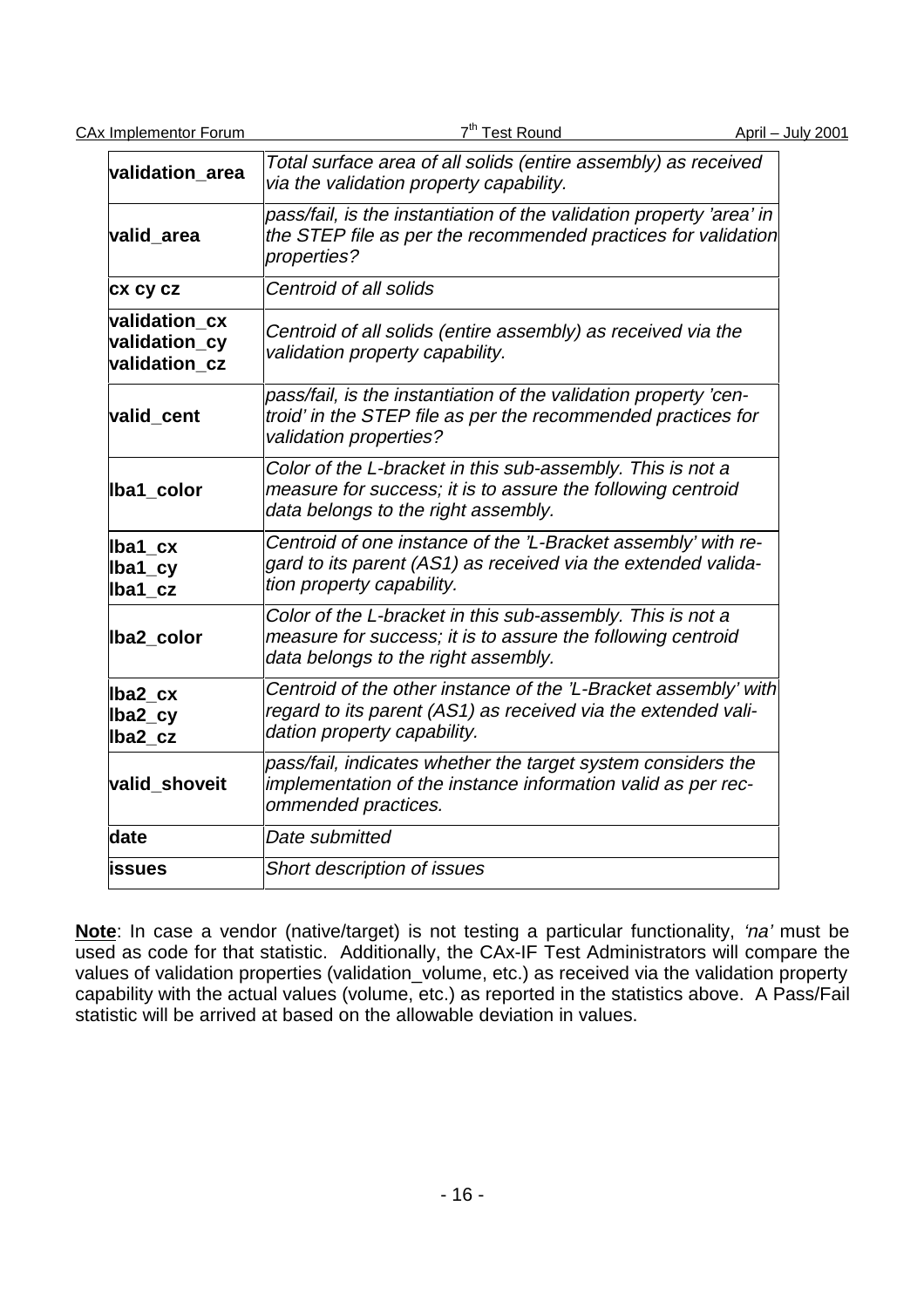### **2.7 Joint Testcase with PDM-IF**

#### **2.7.1 Motivation**

This test case is an extension of the well-known AS1 or S1 model, which has been tested several times before, and it aims for CAD/PDM-TDM interaction. A major usage of external references is the splitting of product data describing assemblies into multiple files representing individual parts. The focus of the actual implementation is to deal with external representations. In the scope of this round of testing, the external representation shall be defined via STEP files.

The test case models a situation where the assembly structures are contained in one file, and the individual parts in a single file each. The file containing the assembly references the model contained in the part file.

In Round7J, the PDM Implementor Forum will submit the files which will then be **imported only** by all CAx vendors testing this functionality. The geometry (leaf node) files may not be included. The CAx vendors should then report which references could be found.

### **2.7.2 Approach**

See the approach described in the PDM Schema Usage Guide, available on the PDM-IF web-site (http://www.pdm-if.org/pdm\_schema/). Recommended Practices for External References with annotated, relevant sections of the Usage is available on the CAx-IF site (http://www.cax-if.org/joint\_testing\_info.html and http://www.cax-if.de/joint\_testing\_info.html).

### **2.7.3 Testing Instructions**

Please note that system vendors that do not support the external reference mechanism should not import STEP files from this test case.

### **2.7.3.1 Model construction**

For Round7J, the files will be provided by the PDM vendors, based on the test cases 'dman1', 'dman2', 'er3' and 'er4', defined in Round5J. All CAx vendors supporting external reference capability should import those files and submit the results they receive.

#### **2.7.3.2 Statistics**

There are no formal stats like in the other test cases for the joint testing. Instead, there is a catalogue of questions to be answered. The results shall be fed back directly to the PDM-IF at mario.leber@prostep.de. A template document containing the questions to be answered will be available from the secure areas of the CAx-IF web sites (http://www.cax-if.org/secure/ and http://www.cax-if.de/secure/), under 'Information on Round6J of Testing'.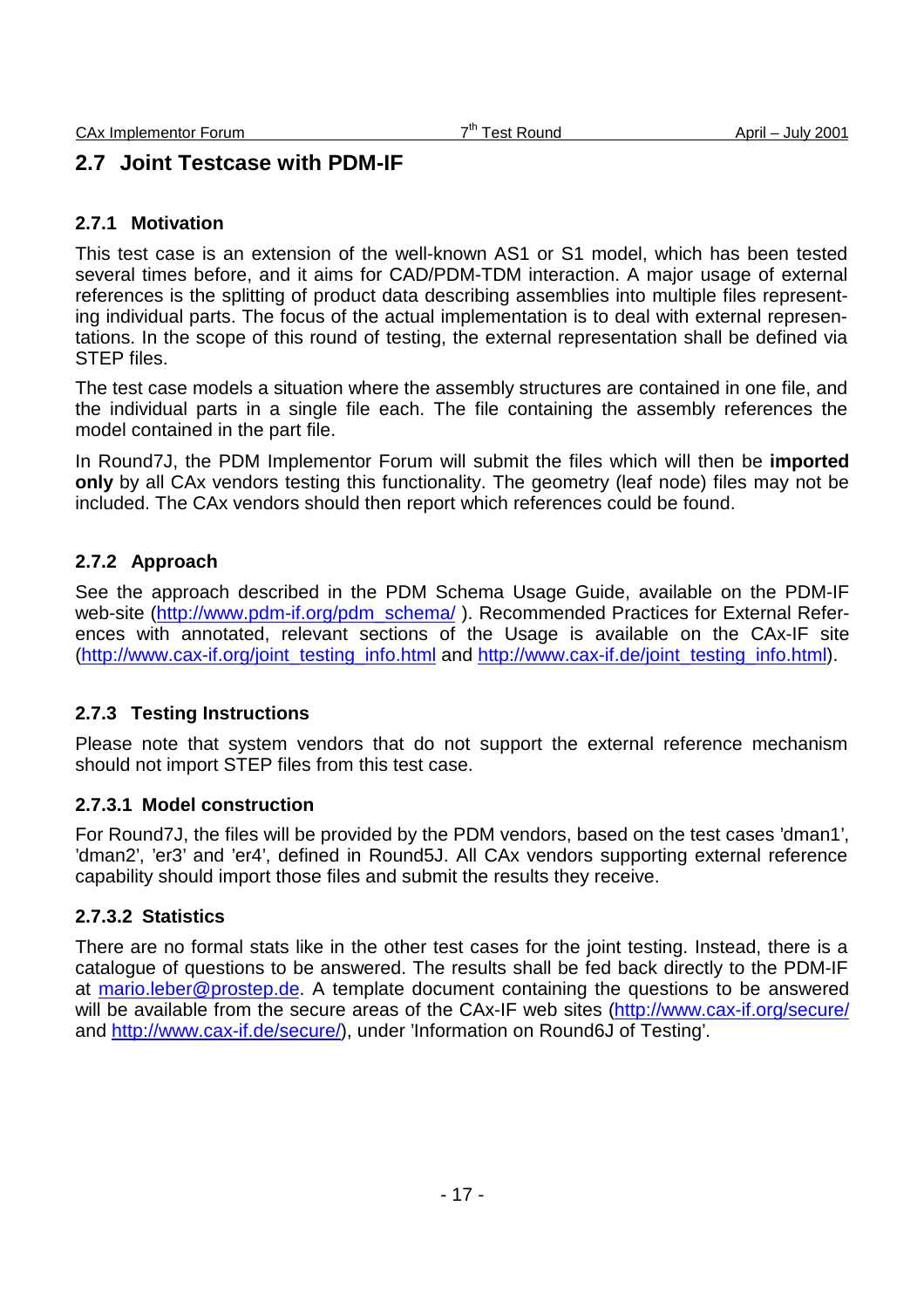# **2.8 Solid Model Construction History**

### **2.8.1 Motivation**

Solid Model Construction History has been identified as a major field of interest in future test activities of the CAx-IF. Several aerospace, computer, and automotive companies have identified requirements to exchange solid model construction history using STEP to enable design modification in the receiving system while maintaining parametric relationships. That capability is discussed in this Implementor's Guide for Solid Model Construction History. This version includes procedural or history-based modelling constructs and operations, which can be used to extend capabilities of existing APs.

Due to the tight schedule of Round7J, there will be no formal test of this functionality in this round of testing. However, all vendors planning to participate in this field in future test rounds, are encouraged to set up pilot implementations and exchange their files to perform some preliminary testing.

### **2.8.2 Approach**

See the approach described in the 'Implementor's Guide for Solid Model Construction History', available on the CAx-IF sites (http://www.cax-if.org/joint\_testing\_info.html and http://www.cax-if.de/joint\_testing\_info.html), as well as the EXPRESS schema an the Part21 file example, also available from the above mentioned location. Any questions about testing this functionality should be directed to Dr. Bill Anderson (anderson@aticorp.org).

### **2.8.3 Testing Instructions**

All information on construction of the model and implementation of the construction history functionality may be found in the Implementor's Guide mentioned above.

# **3.0 Production models: PM5**

### **3.1 Motivation**

In an attempt to test the STEP processors on real world models, the CAx Implementor Forum will be testing production parts in this round and future rounds of CAx-IF testing. These production models are characteristic for components and assemblies that are encountered in the aerospace and automotive industries. PDES, Inc. and ProSTEP member companies and vendors have supplied these models.

### **3.2 Approach**

STEP files provided by member companies and vendors have been analysed for quality of (solid and/or surface) geometry as well as syntax and structure. The model quality issues (if any) have been documented in a README file which accompanies the STEP files. In this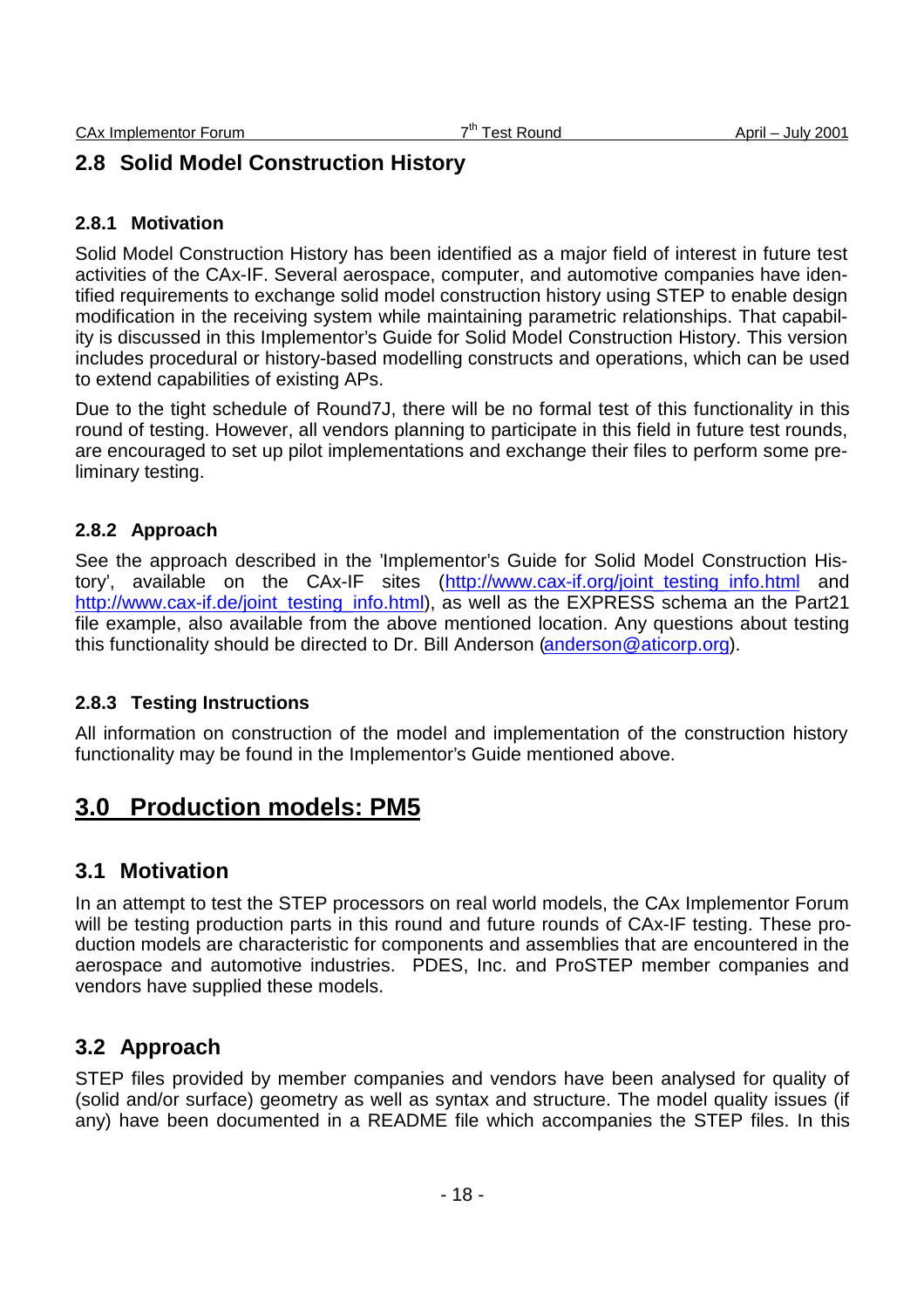|  | CAx Implementor Forum |  |
|--|-----------------------|--|
|  |                       |  |

round of testing production models, simple comparison of mass property data (volume, surface area, centroid) will be used as a basis for validating success/failure of the exchange.

### **3.3 Testing Instructions**

#### **3.3.1 Models Being Tested**

In this round of testing, the following production models are being tested. The table below contains information on the models. A ZIP file <prodmod\_r7j.zip> containing a README file and the STEP files (with files names as in the table) is available from the CAx-IF sites in the secure area.

| <b>Model</b>         | <b>Originating System</b>      | <b>Schema</b> | <b>STEP File Name</b><br>(in ZIP file) |
|----------------------|--------------------------------|---------------|----------------------------------------|
| Hose reel            | AutoCAD                        | 214           | pm5-ac-214.stp                         |
| Damper flap          | Dassault - CATIA V5            | 214           | pm5-ct-214.stp                         |
| Hydroengine          | <b>HiCAD</b>                   | 214           | pm5-hc-214.stp                         |
| Drive actuator       | I-Deas                         | 214           | pm5-id-214.stp                         |
| Oil pan              | Inventor                       | 214           | pm5-in-214.stp                         |
| <b>Flywheel</b>      | Pro/E                          | 214           | pm5-pe-214.stp                         |
| Velo (Bike)          | SolidDesigner                  | 214           | pm5-sd-214.stp                         |
| Drive acutator       | Theorem – CADVerter for I-DEAS | 203           | $pm5$ -ts-203.stp                      |
| Aircraft engine part | Unigraphics                    | 214           | pm5-ug-214.stp                         |

### **3.3.2 Statistics**

As discussed briefly in the previous section (Section 3.2, Approach), the statistics that will be associated with each production model are aimed at determining if the production models are exchanged "successfully". As in past testing, change in volume, surface area, and centroid will be used as a basis for determining "pass/fail". For each production model, a set of native statistics have been collected from the respective system vendors.

For each STEP file (production model) being tested, vendors must send in target statistics in comma-delimited form (.csv): The naming convention for target stats is explained in the 'General Testing Instructions' document available on the CAx-IF sites, under the 'Joint Testing Information' link off the CAx-IF home page.

| model    | pm5                                                                                                    |
|----------|--------------------------------------------------------------------------------------------------------|
| system_n | Native system code (use the native system code for each<br>model listed in the table in Section 3.3.1) |